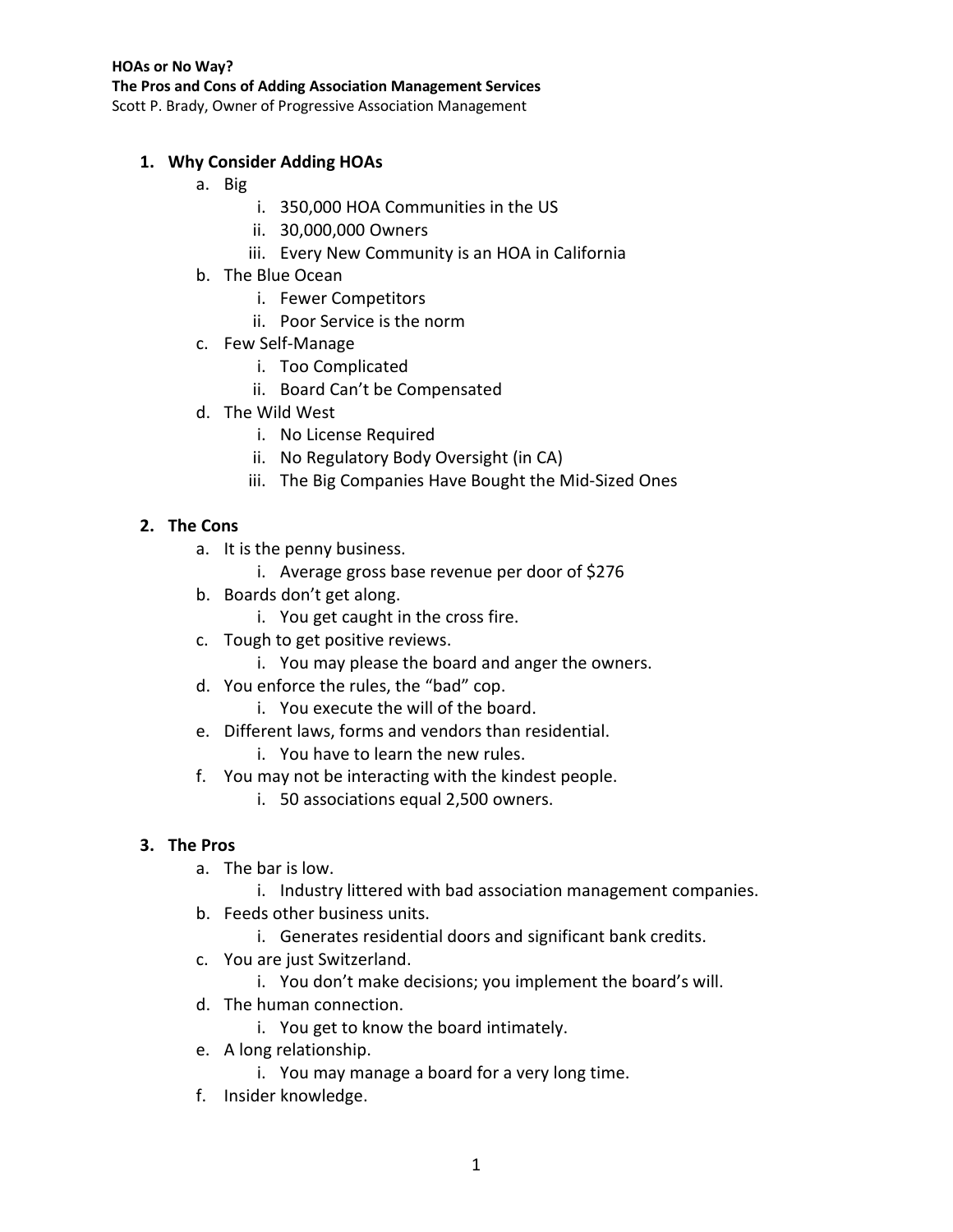i. No one will know that community better than you.

### **4. The Marketing Pitch**

- a. We are licensed professionals.
- b. We care about your community.
- c. The biggest association management company is not necessarily the best.
- d. Don't blame your current Community Manager, blame their company.

### **5. The Board Pain Points**

- a. They want to comply with state laws.
- b. They don't want to be the "bad" cop.
- c. They don't want to be blamed for letting the community go.
- d. They don't want to disappoint other owners.
- e. They don't want to over pay for management.

## **6. The Typical Business Model**

- a. Community Manager paid 25 to 30% of base fee.
- b. Manager must manage 10 to 20 HOAs.
- c. Manager must manage 1,000 to 2,000 owners.
- d. Manager W-2 working 9 to 5.
- e. If they do well, get promoted to bigger communities.

## **7. Our Marketing Magic Pixie Dust**

- a. Our Community Managers manage no more than 4 HOAs.
- b. Manage no more than 400 owners.
- c. Our Managers paid 50% of base fee.
- d. Our Managers Independent Contractors.
- e. No chance of them being promoted.

### **8. Marketing to Associations**

- a. Acquisition cost of \$14.96 per owner
	- i. \$45,000 in marketing
	- ii. Offset by "set-up" fee
- b. Direct Mail "Awe and Shock"
	- i. 1 month educational
	- ii. Next month selling
- c. Database of Presidents
	- i. Secretary of State
	- ii. MLS
- d. The Marketing Math
	- i. Gross income 10 (residential) to 1 (HOA)
	- ii. Net income 6 to 1
	- iii. Net net of 4 to 1 after deducting acquisition costs